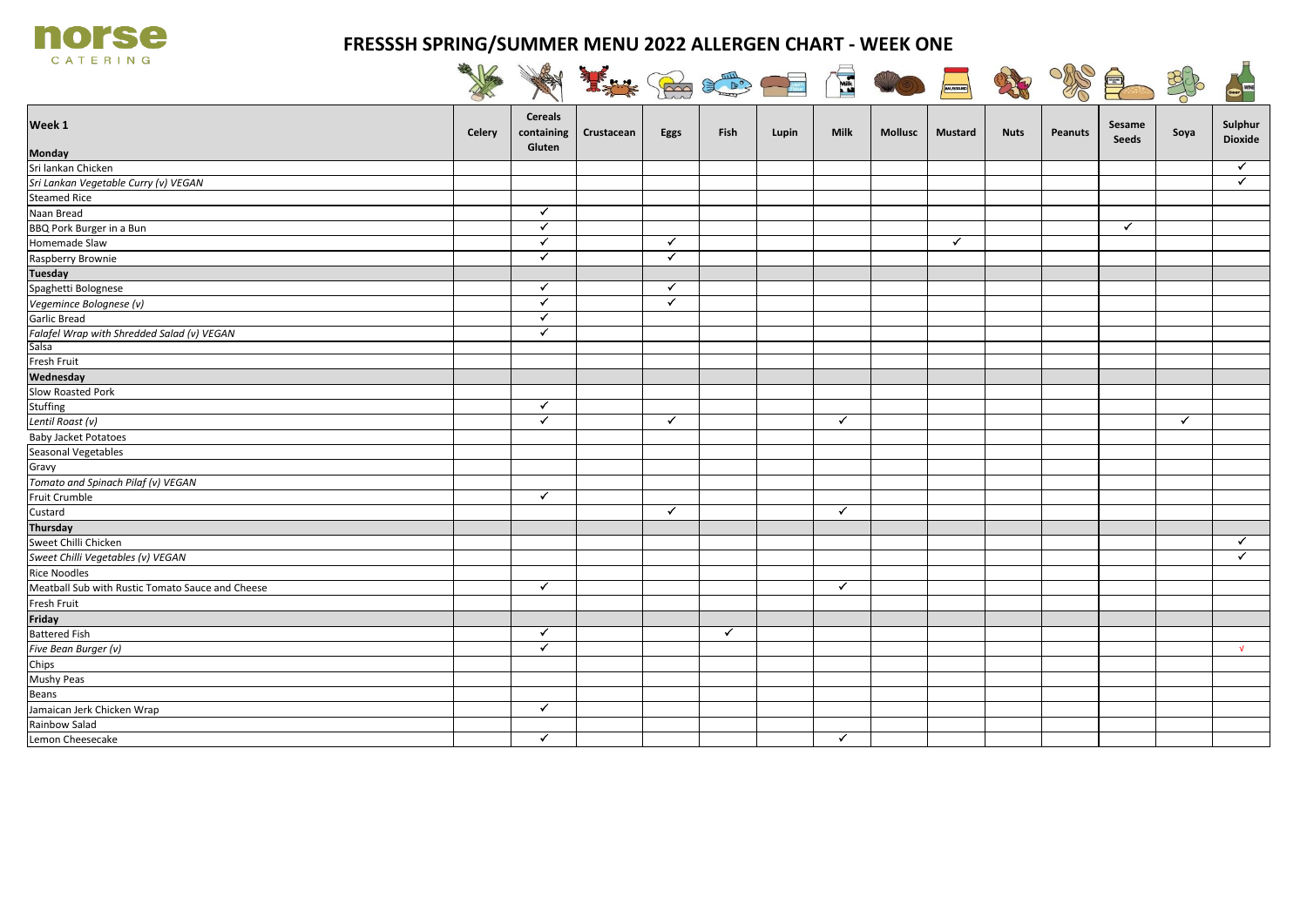

## **FRESSSH SPRING/SUMMER MENU 2022 ALLERGEN CHART - WEEK TWO**

| 欢良<br><b>Nuts</b> | <b>Mustard</b> |                |                                                              | <b>Books of the Company of</b> |      |              |            |                                                   |              |                                                                                                   |
|-------------------|----------------|----------------|--------------------------------------------------------------|--------------------------------|------|--------------|------------|---------------------------------------------------|--------------|---------------------------------------------------------------------------------------------------|
|                   |                |                |                                                              |                                |      |              |            |                                                   |              |                                                                                                   |
|                   |                | <b>Mollusc</b> | <b>Milk</b>                                                  | Lupin                          | Fish | Eggs         | Crustacean | <b>Cereals</b><br>containing                      | Celery       |                                                                                                   |
|                   |                |                |                                                              |                                |      |              |            | Gluten                                            |              |                                                                                                   |
|                   | ✓              |                |                                                              |                                |      |              |            |                                                   |              | Pork and Pineapple Curry                                                                          |
|                   |                |                |                                                              |                                |      |              |            |                                                   |              | Butternut Squash and Courgette Tikka Masala (v)                                                   |
|                   |                |                |                                                              |                                |      |              |            |                                                   |              | <b>Steamed Rice</b>                                                                               |
|                   |                |                |                                                              |                                |      |              |            | ✓                                                 |              | Naan Bread                                                                                        |
|                   | ✓              |                | $\checkmark$                                                 |                                |      | ✓            |            | $\checkmark$                                      |              | Chicken, Sweetcorn and Cheese Quesadilla                                                          |
|                   |                |                | ✓                                                            |                                |      | ✓            |            | ✓                                                 |              | Forest Fruits Cheesecake                                                                          |
|                   |                |                |                                                              |                                |      |              |            |                                                   |              |                                                                                                   |
|                   |                |                | $\checkmark$                                                 |                                |      |              |            | ✓                                                 |              | Spaghetti Carbonara                                                                               |
|                   |                |                | $\checkmark$                                                 |                                |      |              |            | ✓                                                 |              | Creamy Mushroom Spaghetti (v)                                                                     |
|                   |                |                |                                                              |                                |      |              |            | ✓                                                 |              | <b>Garlic Bread</b>                                                                               |
|                   |                |                |                                                              |                                |      |              |            |                                                   |              | <b>Mixed Salad</b>                                                                                |
|                   |                |                |                                                              |                                |      |              |            | ✓                                                 |              | Moroccan Couscous with Spiced Cauliflower (v) VEGAN                                               |
|                   |                |                |                                                              |                                |      |              |            |                                                   |              | Fresh Fruit                                                                                       |
|                   |                |                |                                                              |                                |      |              |            |                                                   |              | Wednesday                                                                                         |
|                   |                |                |                                                              |                                |      |              |            | $\checkmark$                                      |              | Roast Chicken with Stuffing                                                                       |
|                   |                |                | $\checkmark$                                                 |                                |      | ✓            |            | ✓                                                 |              | Quorn Fillet (v)                                                                                  |
|                   |                |                |                                                              |                                |      |              |            |                                                   |              | Roast Potatoes                                                                                    |
|                   |                |                |                                                              |                                |      |              |            |                                                   |              | Seasonal Vegetables                                                                               |
|                   |                |                |                                                              |                                |      |              |            |                                                   |              |                                                                                                   |
|                   |                |                |                                                              |                                |      |              |            |                                                   |              |                                                                                                   |
|                   |                |                |                                                              |                                |      |              |            |                                                   |              | Apple and Peach Crunch                                                                            |
|                   |                |                |                                                              |                                |      |              |            |                                                   |              |                                                                                                   |
|                   |                |                |                                                              |                                |      |              |            |                                                   |              | Thursday                                                                                          |
|                   |                |                |                                                              |                                |      |              |            |                                                   |              |                                                                                                   |
|                   |                |                |                                                              |                                |      |              |            |                                                   |              | Quorn Fajita (v)                                                                                  |
|                   |                |                |                                                              |                                |      |              |            |                                                   |              | <b>Mexican Rice</b>                                                                               |
|                   |                |                |                                                              |                                |      |              |            | ✓                                                 |              | Tomato and Basil Pasta with Mozzarella (V)                                                        |
|                   |                |                |                                                              |                                |      |              |            |                                                   |              |                                                                                                   |
|                   |                |                |                                                              |                                |      |              |            |                                                   |              |                                                                                                   |
|                   |                |                |                                                              |                                | ✓    |              |            | ✓                                                 |              | <b>Battered Fish</b>                                                                              |
|                   |                |                |                                                              |                                | ✓    |              |            | ✓                                                 |              | Salmon Fingers                                                                                    |
|                   |                |                |                                                              |                                |      |              |            |                                                   |              |                                                                                                   |
|                   |                |                |                                                              |                                |      |              |            |                                                   |              | Mushy Peas                                                                                        |
|                   |                |                |                                                              |                                |      |              |            |                                                   |              | <b>Baked Beans</b>                                                                                |
|                   |                |                |                                                              |                                |      |              |            | ✓                                                 | $\checkmark$ | Tandoori Chicken Wrap with Shredded Salad                                                         |
|                   |                |                |                                                              |                                |      |              |            |                                                   |              |                                                                                                   |
|                   |                |                | $\checkmark$<br>$\checkmark$<br>$\checkmark$<br>$\checkmark$ |                                |      | $\checkmark$ |            | ✓<br>$\checkmark$<br>$\checkmark$<br>$\checkmark$ |              | Five Bean Chilli with Nachos and Dairy Free Cheese (v) VEGAN<br><b>Beef Fajita</b><br>Fresh Fruit |